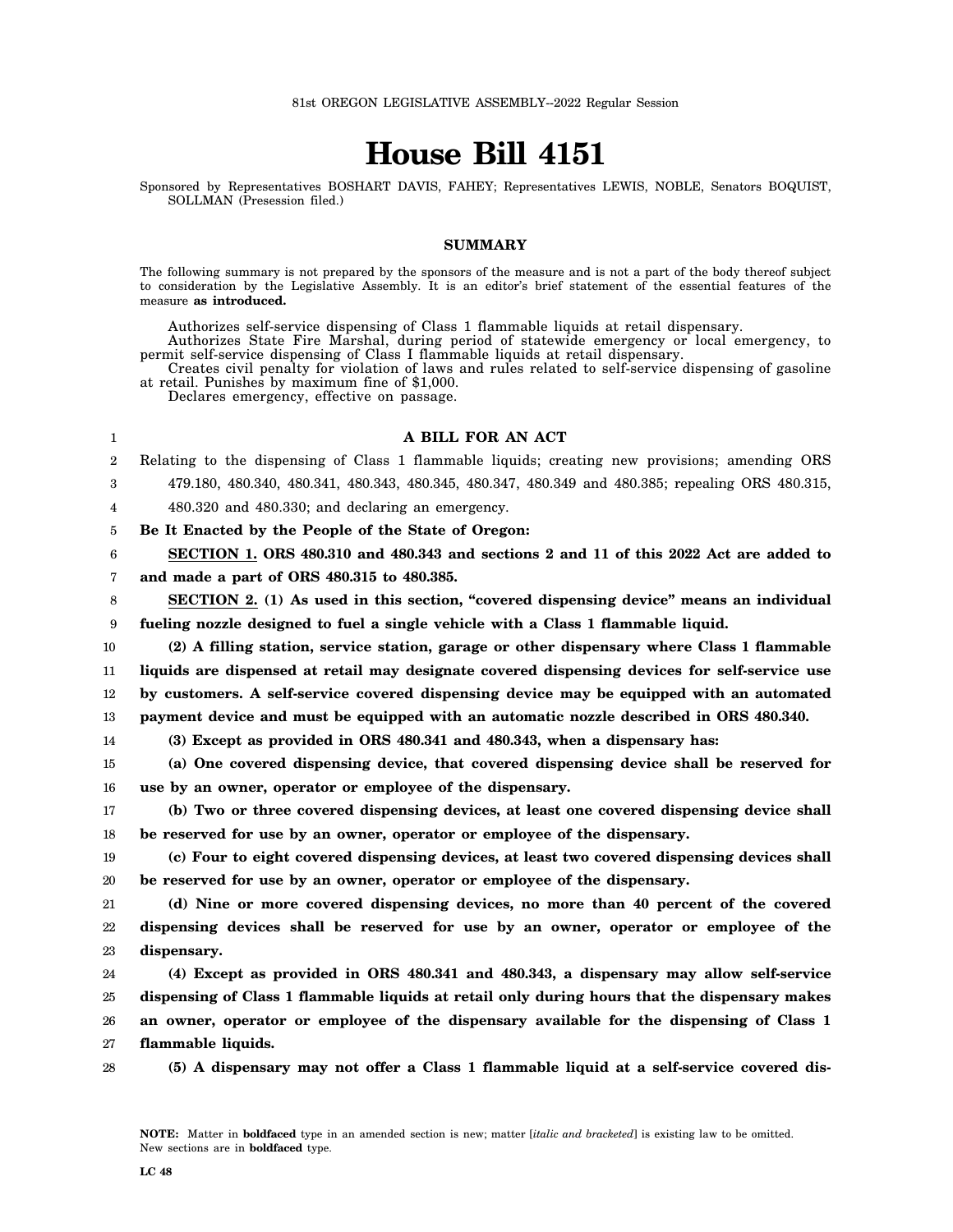1 2 3 4 5 **pensing device unless the dispensary offers the same Class 1 flammable liquid at a covered dispensing device reserved for use by an owner, operator or employee of the dispensary. The price charged for the Class 1 flammable liquid must be identical at the self-service covered dispensing device and any covered dispensing device reserved for use by an owner, operator or employee of the dispensary.**

6 7 8 **(6) Sales under subsection (4) of this section do not make a filling station, service station, garage or other dispensary where Class 1 flammable liquids are dispensed at retail subject to any provisions of ORS 480.315 to 480.385 regulating nonretail facilities.**

9 10 **(7) This section does not prohibit, limit or condition any dispensing of Class 1 flammable liquids or diesel fuel otherwise authorized under ORS 480.315 to 480.385.**

11

**SECTION 3.** ORS 480.340 is amended to read:

12 13 14 480.340. An owner, operator or employee of a filling station, service station, garage or other dispensary where Class 1 flammable liquids, except aviation fuels, are dispensed at retail may not install or use or permit the use of[*:*]

15 [*(1) A coin-operated or self-service dispensing device for the liquids.*]

16 17 18 19 20 21 22 23 [*(2)*] a device that permits the dispensing of the liquids when [*the hand of*] the operator of the discharge nozzle [*is removed*] **removes the operator's hand** from the control lever, [*except one*] **unless the device is** equipped with an automatic nozzle of a type that has been approved by the State Fire Marshal and that has [*a latch-open device*] as an integral part of the **automatic nozzle** assembly[*,*] **a latch-open device** capable of shutting off the flow of the liquids reliably when the tank is filled or when the nozzle falls or slips from the filling neck of the tank. [*A person may not use an automatic nozzle to dispense the liquids unless the owner, operator or employee is in the immediate vicinity of the tank being filled.*]

24 **SECTION 4.** ORS 480.341 is amended to read:

25 480.341. (1) As used in this section:

26 27 28 29 (a) "Eastern Oregon" means that portion of the State of Oregon lying east of a line beginning at the intersection of the northern boundary of this state and the western boundary of Hood River County, and from there proceeding southerly along the western boundaries of Hood River, Wasco, Jefferson, Deschutes and Klamath Counties to the southern boundary of this state.

30 31 (b) "Low-population county" means a county that, based on a certificate of population prepared under ORS 190.510 to 190.610, has a population of not more than 40,000.

32 33 34 35 (2) [*Notwithstanding ORS 480.320, 480.330 and 480.340, and*] Subject to subsection (3) of this section, if a filling station, service station, garage or other dispensary where Class 1 flammable liquids are dispensed at retail is located in a low-population county of eastern Oregon, the owner or operator may[*:*]

36 37 38 39 [*(a)*] permit a [*person other than an owner, operator or employee*] **customer** to use or manipulate a device for dispensing liquids into the fuel tank of a motor vehicle or other retail container**, regardless of whether an owner, operator or employee of the dispensary is present at the dispensary.**[*;*]

40 41 [*(b) Permit the use of an installed coin-operated or self-service dispensing device for the liquids; and*]

42 43 [*(c) Allow the use of an automatic nozzle to dispense the liquids without an owner, operator or employee being in the immediate vicinity of the tank or container being filled.*]

44 45 (3) If the site of a dispensary described in subsection (2) of this section includes retail space providing goods or services, other than goods or services for maintaining, repairing or cleaning a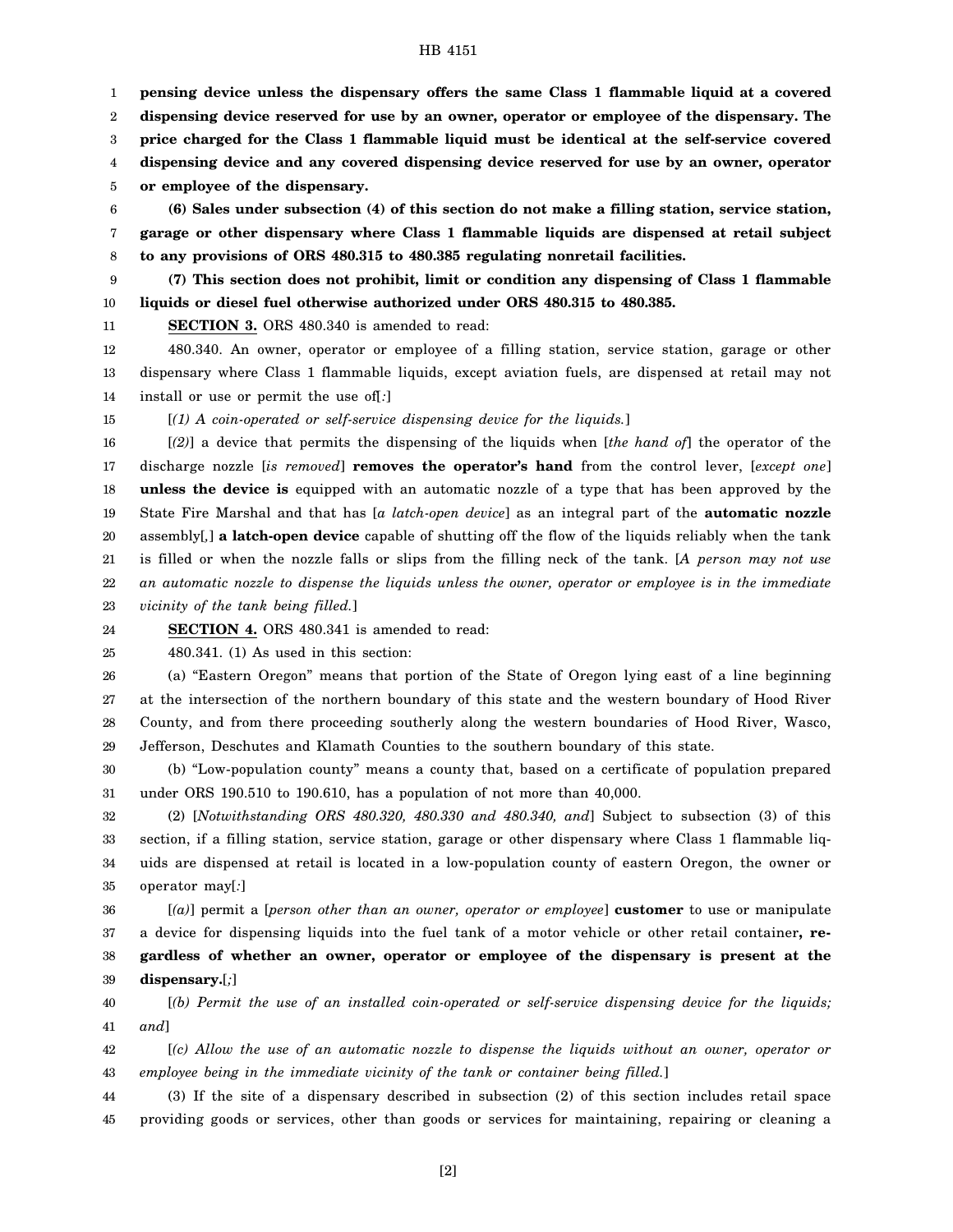1 2 3 4 5 6 7 8 9 10 motor vehicle, the dispensary shall make an owner, operator or employee available for dispensing Class 1 flammable liquids after 6 a.m. and before 6 p.m. (4) [*Notwithstanding ORS 480.320, 480.330, 480.340 and 480.345,*] If a nonretail facility is located in a low-population county of eastern Oregon, the owner or operator may**, subject to ORS 480.340**: (a) Permit the dispensing of Class 1 flammable liquids at retail; (b) Permit a person other than an owner, operator, employee or nonretail customer to use or manipulate a device for dispensing liquids into the fuel tank of a motor vehicle or other retail container; **and** (c) Permit the use of an installed [*coin-operated*] **automated payment** or self-service dispensing

11 **fuel** device for the liquids**.**[*; and*]

12 13 [*(d) Allow the use of an automatic nozzle to dispense the liquids without an owner, operator or employee being in the immediate vicinity of the tank or container being filled.*]

14 15 16 (5)(a) Sales under subsection (2) of this section do not make a filling station, service station, garage or other dispensary where Class 1 flammable liquids are dispensed at retail subject to any provisions of ORS 480.315 to 480.385 regulating nonretail facilities.

17 18 (b) Sales under subsection (4) of this section do not require that a nonretail facility possess a license to dispense Class 1 flammable liquids at retail.

19 20 21 22 (c) Sales under subsection (4) of this section do not require that a nonretail facility possess a conditional use license issued under ORS 480.355. However, sales under subsection (4) of this section do not prevent a nonretail facility that qualifies under ORS 480.355 from also possessing a conditional use license.

23 24 (d) Purchasing Class 1 flammable liquids under subsection (4) of this section does not make a retail customer subject to any gallonage requirement set forth in ORS 480.345.

25 26 27 (e) Purchasing Class 1 flammable liquids under subsection (4) of this section does not make a retail customer subject to rules of the State Fire Marshal establishing safety training requirements. (6) This section does not prohibit, limit or condition any dispensing of Class 1 flammable liquids

28 or diesel fuel otherwise authorized under ORS 480.315 to 480.385.

29 30 31 (7) No later than 90 days prior to commencing sales under subsection (4) of this section, a nonretail facility shall notify the State Fire Marshal that the facility plans to dispense Class 1 flammable liquids at retail under this section.

32 33 34 (8) If a county where sales are authorized under this section ceases to be a low-population county, dispensaries and nonretail facilities located within the county may operate as described in this section notwithstanding the change in county population.

35

#### **SECTION 5.** ORS 480.343 is amended to read:

36 37 38 39 480.343. (1) [*Notwithstanding ORS 480.320, 480.330 and 480.340,*] If a filling station, service station, garage or other dispensary where Class 1 flammable liquids are dispensed at retail is located in Clatsop, Curry or Tillamook County, **subject to subsection (3) of this section** the owner or operator may, after 6 p.m. and before 6 a.m.**,**[*:*]

40 41 42 43 [*(a)*] permit a [*person other than an owner, operator or employee*] **customer** to use or manipulate a device for dispensing liquids into the fuel tank of a motor vehicle or other retail container**, regardless of whether an owner, operator or employee of the dispensary is present at the dispensary.**[*;*]

44 45 [*(b) Permit the use of an installed coin-operated or self-service dispensing device for the liquids; and*]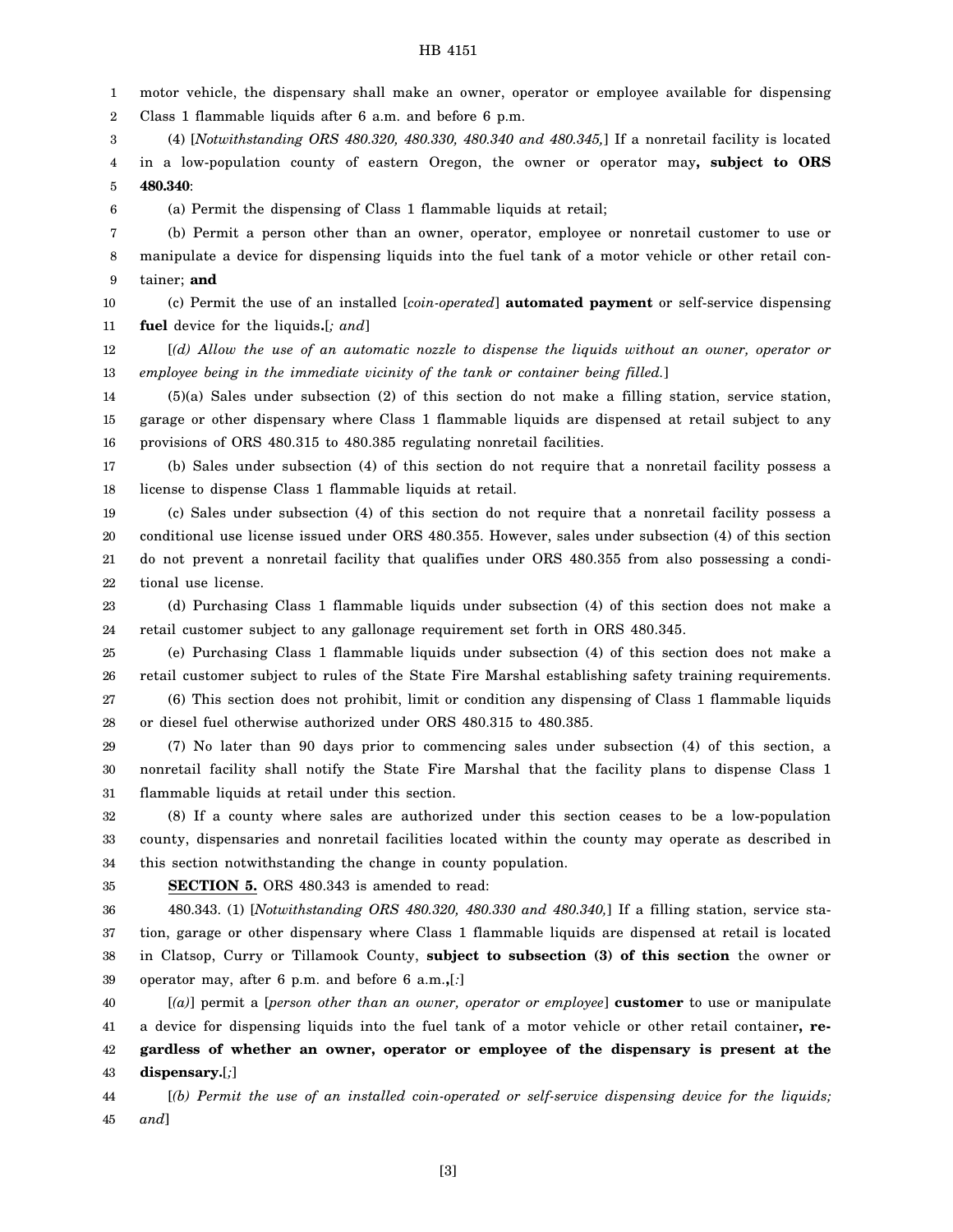1 2 [*(c) Allow the use of an automatic nozzle to dispense the liquids without an owner, operator or employee being in the immediate vicinity of the tank or container being filled.*]

3 4 (2) A dispensary described in this section is not subject to any provisions of ORS 480.315 to 480.385 regulating nonretail facilities.

5 6 7 8 9 (3) If the site of a dispensary described in subsection (1) of this section includes retail space providing goods or services, other than goods or services for maintaining, repairing or cleaning a motor vehicle, the dispensary shall make an owner, operator or employee available for dispensing Class 1 flammable liquids during the time after 6 p.m. and before 6 a.m., if any, that the retail space is open for business.

10

**SECTION 6.** ORS 479.180 is amended to read:

11 12 13 14 15 16 17 18 19 20 21 22 23 24 25 26 27 28 29 30 31 32 33 479.180. (1) If the owner, lessee, agent or occupant is aggrieved by the order of an officer under the provisions of ORS 476.030, 479.170, 479.210 to 479.220, 480.123 to 480.160, [*480.330, 480.340,*] **480.315 to 480.385,** 480.420 to 480.434 or 480.450 and desires a hearing, the person may complain or appeal in writing to the State Fire Marshal within 10 days from the service of the order. The complaint or appeal shall set forth the specific grounds of the complaint or appeal and no other ground shall be considered thereafter. The complaint or appeal shall be accompanied by a fee of \$40 payable to the State Fire Marshal, and the State Fire Marshal may refer the complaint or appeal to the regional appeal advisory board established for that region by notifying the chairperson of that board and sending a copy of the notice to the complainant or appellant. The board shall fix a time for hearing and notify the complainant or appellant of the time and place thereof, which shall be within 10 days after such referral by the State Fire Marshal. If the State Fire Marshal does not refer the matter to a regional appeal advisory board, the State Fire Marshal shall fix a time and place, not less than five and not more than 10 days thereafter, when and where the complaint or appeal will be heard by the State Fire Marshal. Within 10 days after receiving a recommendation from the regional appeal advisory board, or if no referral was made to such board, within 10 days after the hearing before the State Fire Marshal, the State Fire Marshal may affirm, modify, revoke or vacate the order complained of or appealed from. Unless the order is modified, revoked or vacated by the State Fire Marshal, it shall remain in force and be complied with by the owner, lessee, agent or occupant, and within the time fixed in the order or fixed by the State Fire Marshal. If the State Fire Marshal vacates or revokes the order complained of or appealed from, or modified it in any particular other than extending time for compliance, the fee paid with the complaint or appeal shall be refunded. Otherwise, it shall be credited to appropriate state funds, and the State Fire Marshal shall so notify the State Treasurer.

34 35 36 37 38 39 40 41 42 43 44 45 (2) If the complainant or appellant under subsection (1) of this section is aggrieved by the final order of the State Fire Marshal, and if such order necessitates the expenditure of money or involves statutory interpretation, the complainant or appellant may, within 10 days thereafter, appeal to the circuit court of the county in which the property is situated, notifying the State Fire Marshal of the appeal within 10 days thereafter, which notice shall be in writing and delivered personally or by registered letter to the marshal, or left at the principal office of the Department of the State Fire Marshal at the state capital. The party so appealing shall, within two days after filing the appeal, file with the circuit court in which appeal is made a bond in an amount to be fixed by the court or judge, but in no case less than \$100, with two sufficient sureties possessing the qualification of bail on arrest, the bond to be approved by the court and conditioned to pay all the costs on the appeal in case the appellant fails to sustain it or it is dismissed for any cause. In the case of an appeal involving an order under ORS 479.170, the circuit court shall hear and determine the appeal within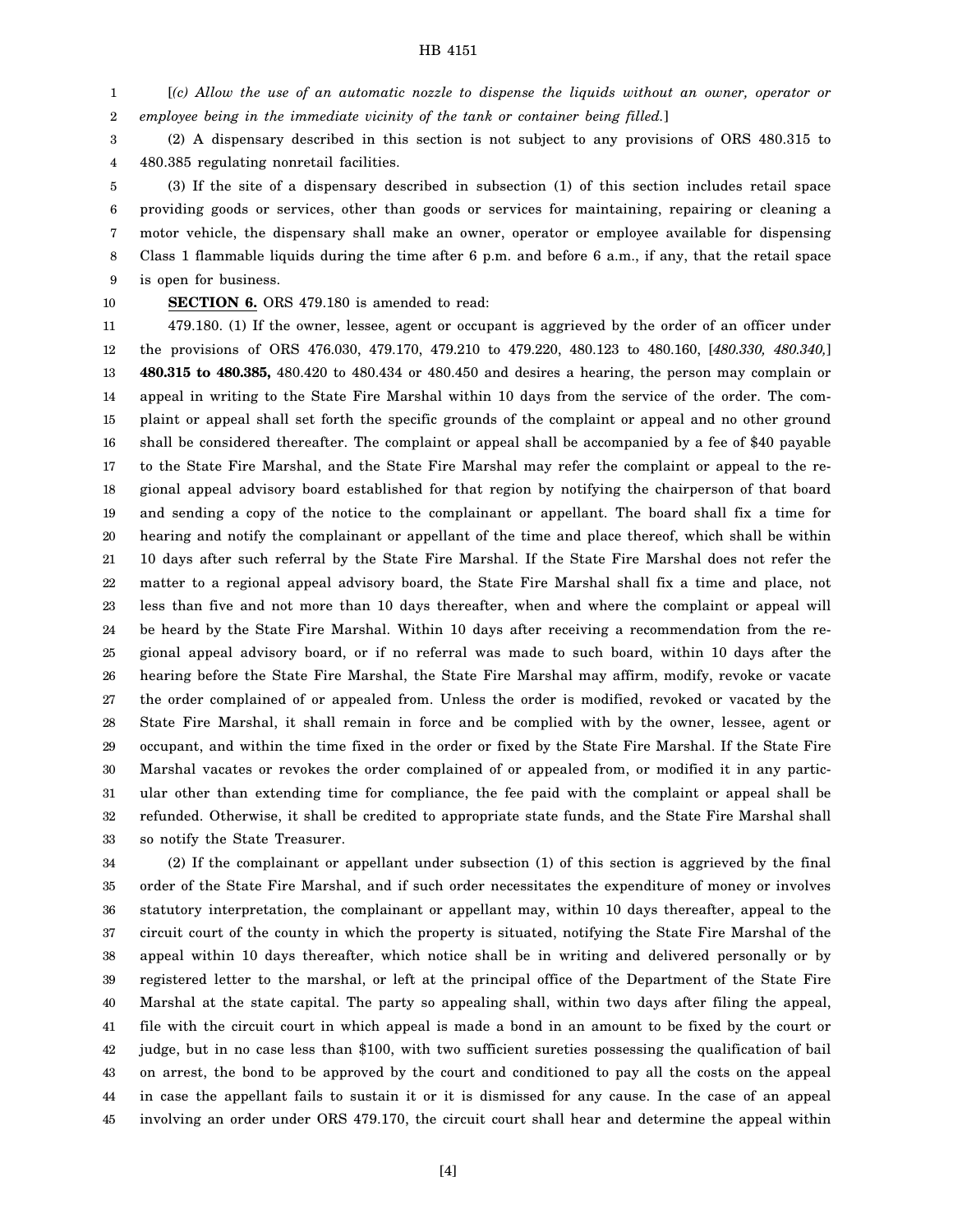1 10 days after the date of filing the same.

2 3 4 5 6 (3) The State Fire Marshal shall make or have made a certified summary of the proceedings at the hearing before the regional appeal advisory board or before the State Fire Marshal, and together with all the evidentiary matter filed with the department or presented to the regional appeal advisory board, transmit them to the circuit court at least three days prior to the date fixed by the court for hearing when it shall be tried de novo.

7

**SECTION 7.** ORS 479.180, as operative until July 1, 2022, is amended to read:

8 9 10 11 12 13 14 15 16 17 18 19 20 21 22 23 24 25 26 27 28 29 30 479.180. (1) If the owner, lessee, agent or occupant is aggrieved by the order of an officer under the provisions of ORS 476.030, 479.170, 479.210 to 479.220, 480.123 to 480.160, [*480.330, 480.340,*] **480.315 to 480.385,** 480.420 to 480.434 or 480.450 and desires a hearing, the person may complain or appeal in writing to the State Fire Marshal within 10 days from the service of the order. The complaint or appeal shall set forth the specific grounds of the complaint or appeal and no other ground shall be considered thereafter. The complaint or appeal shall be accompanied by a fee of \$40 payable to the State Fire Marshal, and the State Fire Marshal may refer the complaint or appeal to the regional appeal advisory board established for that region by notifying the chairperson of that board and sending a copy of the notice to the complainant or appellant. The board shall fix a time for hearing and notify the complainant or appellant of the time and place thereof, which shall be within 10 days after such referral by the State Fire Marshal. If the State Fire Marshal does not refer the matter to a regional appeal advisory board, the State Fire Marshal shall fix a time and place, not less than five and not more than 10 days thereafter, when and where the complaint or appeal will be heard by the State Fire Marshal. Within 10 days after receiving a recommendation from the regional appeal advisory board, or if no referral was made to such board, within 10 days after the hearing before the State Fire Marshal, the State Fire Marshal may affirm, modify, revoke or vacate the order complained of or appealed from. Unless the order is modified, revoked or vacated by the State Fire Marshal, it shall remain in force and be complied with by the owner, lessee, agent or occupant, and within the time fixed in the order or fixed by the State Fire Marshal. If the State Fire Marshal vacates or revokes the order complained of or appealed from, or modified it in any particular other than extending time for compliance, the fee paid with the complaint or appeal shall be refunded. Otherwise, it shall be credited to appropriate state funds, and the State Fire Marshal shall so notify the State Treasurer.

31 32 33 34 35 36 37 38 39 40 41 42 43 (2) If the complainant or appellant under subsection (1) of this section is aggrieved by the final order of the State Fire Marshal, and if such order necessitates the expenditure of money or involves statutory interpretation, the complainant or appellant may, within 10 days thereafter, appeal to the circuit court of the county in which the property is situated, notifying the State Fire Marshal of the appeal within 10 days thereafter, which notice shall be in writing and delivered personally or by registered letter to the marshal, or left at the principal office of the State Fire Marshal at the state capital. The party so appealing shall, within two days after filing the appeal, file with the circuit court in which appeal is made a bond in an amount to be fixed by the court or judge, but in no case less than \$100, with two sufficient sureties possessing the qualification of bail on arrest, the bond to be approved by the court and conditioned to pay all the costs on the appeal in case the appellant fails to sustain it or it is dismissed for any cause. In the case of an appeal involving an order under ORS 479.170, the circuit court shall hear and determine the appeal within 10 days after the date of filing the same.

44 45 (3) The State Fire Marshal shall make or have made a certified summary of the proceedings at the hearing before the regional appeal advisory board or before the State Fire Marshal, and together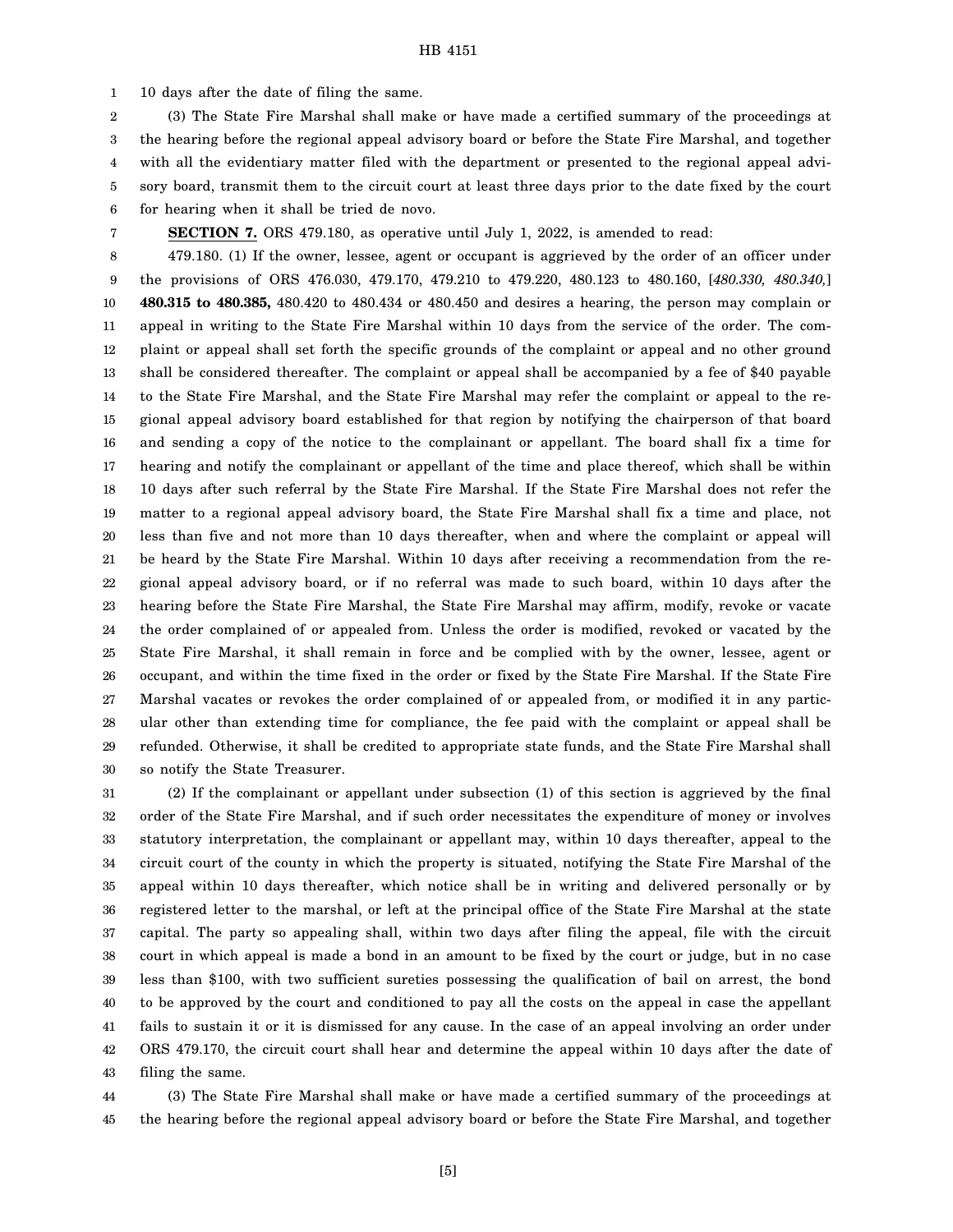1 2 3 4 5 6 7 8 9 10 11 12 13 14 15 16 17 18 19 20 21 22 23 24 25 26 27 28 29 30 31 32 33 34 35 36 37 38 39 40 41 42 43 44 with all the evidentiary matter filed in the office of the State Fire Marshal or presented to the regional appeal advisory board, transmit them to the circuit court at least three days prior to the date fixed by the court for hearing when it shall be tried de novo. **SECTION 8.** ORS 480.345 is amended to read: 480.345. [*Notwithstanding ORS 480.330 and 480.340,*] The owner, operator or employee of a dispensing facility may permit nonretail customers other than the owner, operator or employee to use or manipulate at the dispensing facility a card activated or key activated device for dispensing Class 1 flammable liquids into the fuel tank of a motor vehicle or other container under the following conditions: (1) The owner or operator shall hold a current nonretail facility license issued by the State Fire Marshal under ORS 480.350; (2) Except as provided in ORS 480.360, a nonretail customer shall purchase at least 900 gallons of Class 1 flammable liquids or diesel fuel from any source during a 12-month period or, if the amount of such liquids or fuel purchased is less than 900 gallons annually, file documentation that: (a) The fuel qualifies as a deductible farming expense on the customer's federal income tax return; (b) The fuel was purchased by a governmental agency providing fire, ambulance or police services; or (c) The fuel was purchased by: (A) A people's utility district organized under ORS chapter 261; (B) A domestic water supply district organized under ORS chapter 264; (C) A mass transit district organized under ORS 267.010 to 267.394; (D) A metropolitan service district organized under ORS chapter 268; (E) A special road district organized under ORS 371.305 to 371.360; (F) A 9-1-1 communications district organized under ORS 403.300 to 403.380; (G) A sanitary district organized under ORS 450.005 to 450.245; (H) A sanitary authority, water authority or joint water and sanitary authority organized under ORS 450.600 to 450.989; (I) A rural fire protection district organized under ORS chapter 478; (J) A water improvement district organized under ORS chapter 552; (K) A water control district organized under ORS chapter 553; or (L) A port organized under ORS chapter 777. (3) The nonretail customer shall provide a federal employer identification number or equivalent documentation to indicate participation in a business or employment with a government agency or nonprofit or charitable organization; (4) The nonretail customer, other than the owner or operator, dispensing Class 1 flammable liquids shall be employed by a business, government agency or nonprofit or charitable organization and shall dispense Class 1 flammable liquids only into the fuel tank of a motor vehicle or other container owned or used by the business, government agency or nonprofit or charitable organization; (5) The nonretail customer, other than the owner, operator or employee, dispensing Class 1 flammable liquids shall have satisfied safety training requirements in compliance with rules of the State Fire Marshal; and (6) The owner or operator shall enter into a written agreement with nonretail customers permitted under this section to dispense fuel at the nonretail facility. Except as otherwise provided in

45 ORS 480.355, the agreement shall at a minimum: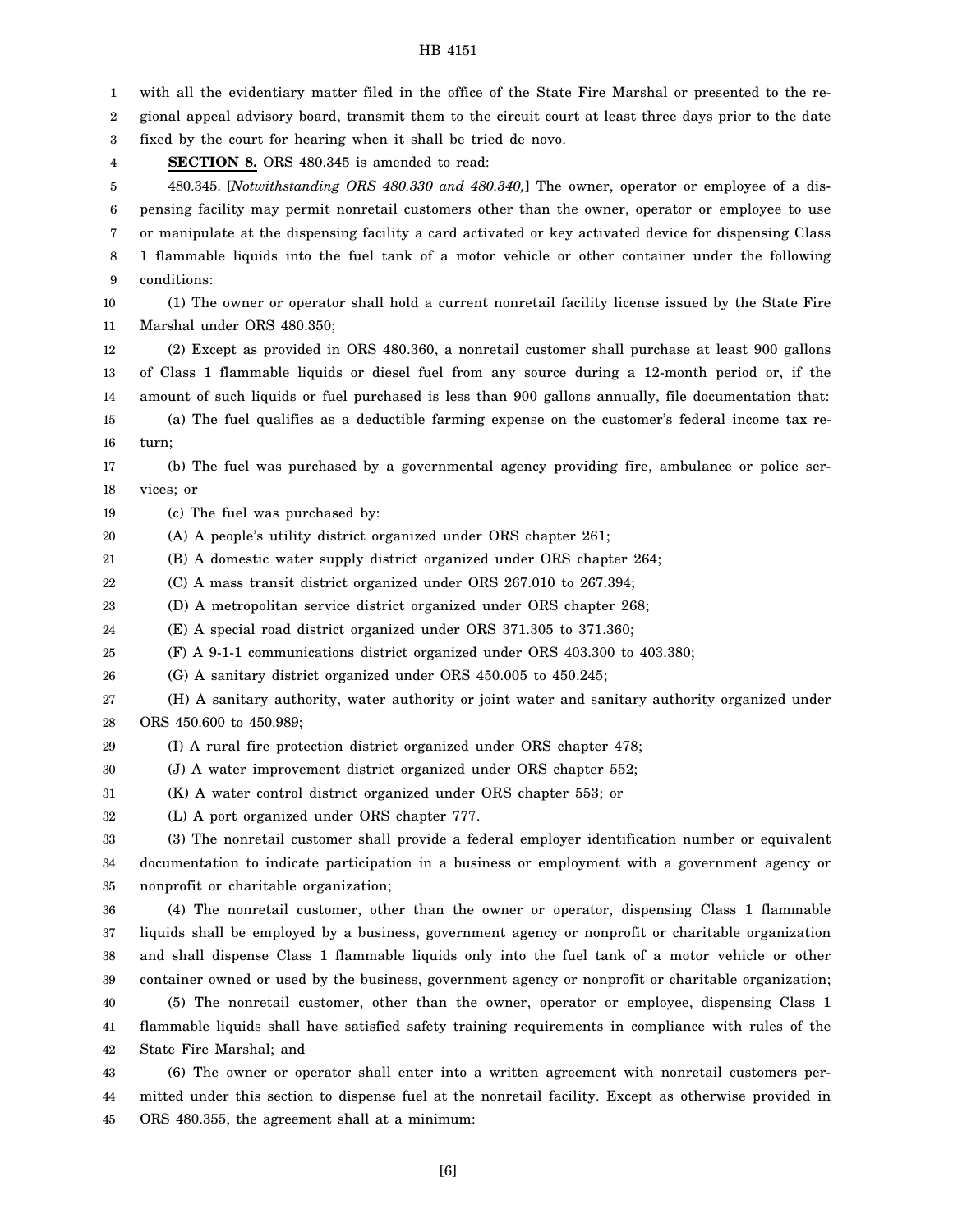1 2 3 (a) Certify that the nonretail customer will purchase at least 900 gallons of Class 1 flammable liquids or diesel fuel from any source during a 12-month period or, if the amount of such liquids or fuel purchased is less than 900 gallons annually, file documentation that:

4 5 (A) The fuel qualifies as a deductible farming expense on the customer's federal income tax return; or

6 7 (B) The fuel was purchased by a governmental agency providing fire, ambulance or police services;

8 9 10 (b) Provide a federal employer identification number or equivalent documentation to indicate participation in a business or employment with a government agency or nonprofit or charitable organization;

11 12 13 14 (c) Certify that the nonretail customer is employed by a business, government agency or nonprofit or charitable organization and that the nonretail customer shall dispense Class 1 flammable liquids only into the fuel tank of a motor vehicle or other container owned or used by the business, government agency or nonprofit or charitable organization;

15 16 (d) Certify that the nonretail customer has satisfied safety training requirements in compliance with rules of the State Fire Marshal; and

17 18 (e) Require the nonretail customer to submit a sworn statement, as defined in ORS 162.055, that the information supplied in the agreement is true and correct.

19 **SECTION 9.** ORS 480.347 is amended to read:

20 21 22 23 24 25 480.347. [*Notwithstanding ORS 480.330 and 480.340,*] **Notwithstanding any restriction in ORS 480.341, 480.343 or 480.345 or section 2 of this 2022 Act,** during an emergency as defined in ORS 401.025, the owner, operator or employee of a dispensing facility may permit nonretail customers, other than the owner, operator or employee, to use or manipulate at the dispensing facility a card activated or key activated device for dispensing Class 1 flammable liquids into the fuel tank of a vehicle or other container if:

26 27 (1) The owner or operator holds a current nonretail facility license issued by the State Fire Marshal under ORS 480.350;

28 29 (2) The fuel is dispensed to an emergency service agency as defined in ORS 401.025 or to an entity authorized by an emergency service agency to provide services during an emergency;

30 31 32 33 34 35 (3) The nonretail customer, other than the owner or operator, dispensing Class 1 flammable liquids is a qualified emergency service volunteer as defined in ORS 401.358 or an owner or employee of the entity authorized by the emergency service agency to provide services during an emergency and dispenses Class 1 flammable liquids only into the fuel tank of a vehicle or other container owned and used by the emergency service agency or the entity authorized by that agency to provide services during an emergency; and

36 37 38 (4) The nonretail customer, other than the owner, operator or employee, dispensing Class 1 flammable liquids satisfies safety training requirements in compliance with rules of the State Fire Marshal.

39 **SECTION 10.** ORS 480.349 is amended to read:

40 41 480.349. (1) As used in this section, "motorcycle" has the meaning given that term in ORS 801.365.

42 [*(2) Notwithstanding ORS 480.330 and 480.340:*]

43 **(2) Except as provided in subsection (4) of this section:**

44 45 (a) Upon the request of an operator of a motorcycle, the owner, operator or employee of a filling station, service station, garage or other dispensary where Class 1 flammable liquids are dispensed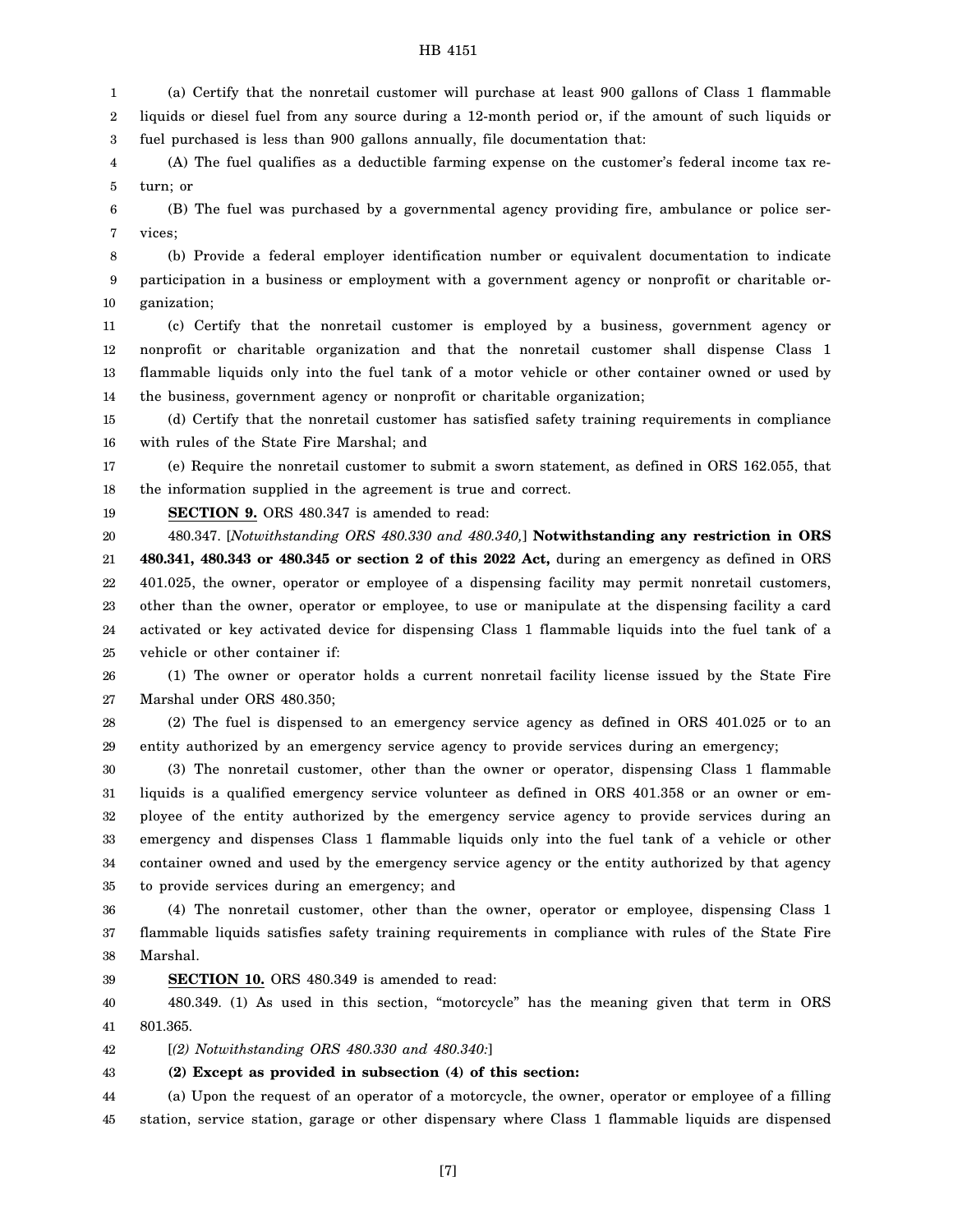1 2 at retail shall set the fuel dispensing device and hand the discharge nozzle to the operator of the motorcycle.

3 4 (b) An operator of a motorcycle who is handed a discharge nozzle under paragraph (a) of this subsection:

5 (A) May dispense Class 1 flammable liquids into the operator's motorcycle.

6 7 (B) Shall, after dispensing the liquids, return the discharge nozzle to the owner, operator or employee.

8 9 10 11 (3) The owner, operator or employee who is handed the discharge nozzle shall return the nozzle to the pump or take any other actions necessary to ensure safe completion of the fueling operation. **(4) Subsections (2) and (3) of this section do not apply to the operator of a self-service fuel dispensing device as provided under ORS 480.341 or 480.343 or section 2 of this 2022 Act.**

**SECTION 11. (1) As used in this section:**

13 14 15 16 **(a) "Period of local emergency" means the period of time during which any ordinance or resolution of an emergency under ORS 401.309 issued by the governing body of a city or county, and any extension of the ordinance or resolution, is in effect, and continuing for 30 days after the ordinance or resolution and any extension is no longer in effect.**

17 18 19 20 21 **(b) "Period of statewide emergency" means the period of time during which any declaration of a state of emergency under ORS 401.165, public health emergency under ORS 433.441 or catastrophic disaster under Article X-A, section 1, of the Oregon Constitution, issued by the Governor, and any extension of the declaration, is in effect, and continuing for 30 days after the declaration and any extension is no longer in effect.**

22 23 24 25 26 27 **(2) Notwithstanding any statute or rule to the contrary, during a period of statewide emergency or a period of local emergency, the State Fire Marshal may permit a filling station, service station, garage or other dispensary in the location where the emergency exists and where Class 1 flammable liquids are dispensed to designate fuel dispensing devices for self-service use by customers, regardless of whether an owner, operator or employee of the dispensary is present at the dispensary.**

28 29 **(3) A self-service fuel dispensing device may be equipped with an automated payment device and must be equipped with an automatic nozzle described in ORS 480.340.**

30 31 32 **(4) Sales under subsection (2) of this section do not make a filling station, service station, garage or other dispensary where Class 1 flammable liquids are dispensed at retail subject to any provisions of ORS 480.315 to 480.385 regulating nonretail facilities.**

33

12

**SECTION 12.** ORS 480.385 is amended to read:

34 35 36 480.385. (1) **Except as provided in subsection (2) of this section,** the State Fire Marshal may impose a civil penalty not to exceed \$500 for each violation of any provision of ORS 480.315 to 480.385 or of any applicable rule adopted by the State Fire Marshal.

37 38 39 **(2) The State Fire Marshal may impose a civil penalty not to exceed \$1,000 for each violation of section 2 of this 2022 Act or of any applicable rule adopted thereunder by the State Fire Marshal.**

40 41 42 43 [*(2)*] **(3)** A civil penalty imposed under this section shall become due and payable 10 days after the order imposing the civil penalty becomes final by operation of law or on appeal. A person against whom a civil penalty is to be imposed shall be served with a notice in the form provided in ORS 183.415. Service of the notice shall be accomplished in the manner provided by ORS 183.415.

44 45 [*(3)*] **(4)** The person to whom the notice is addressed shall have 20 days from the date of service of the notice provided for in subsection [*(2)*] **(3)** of this section in which to make written application